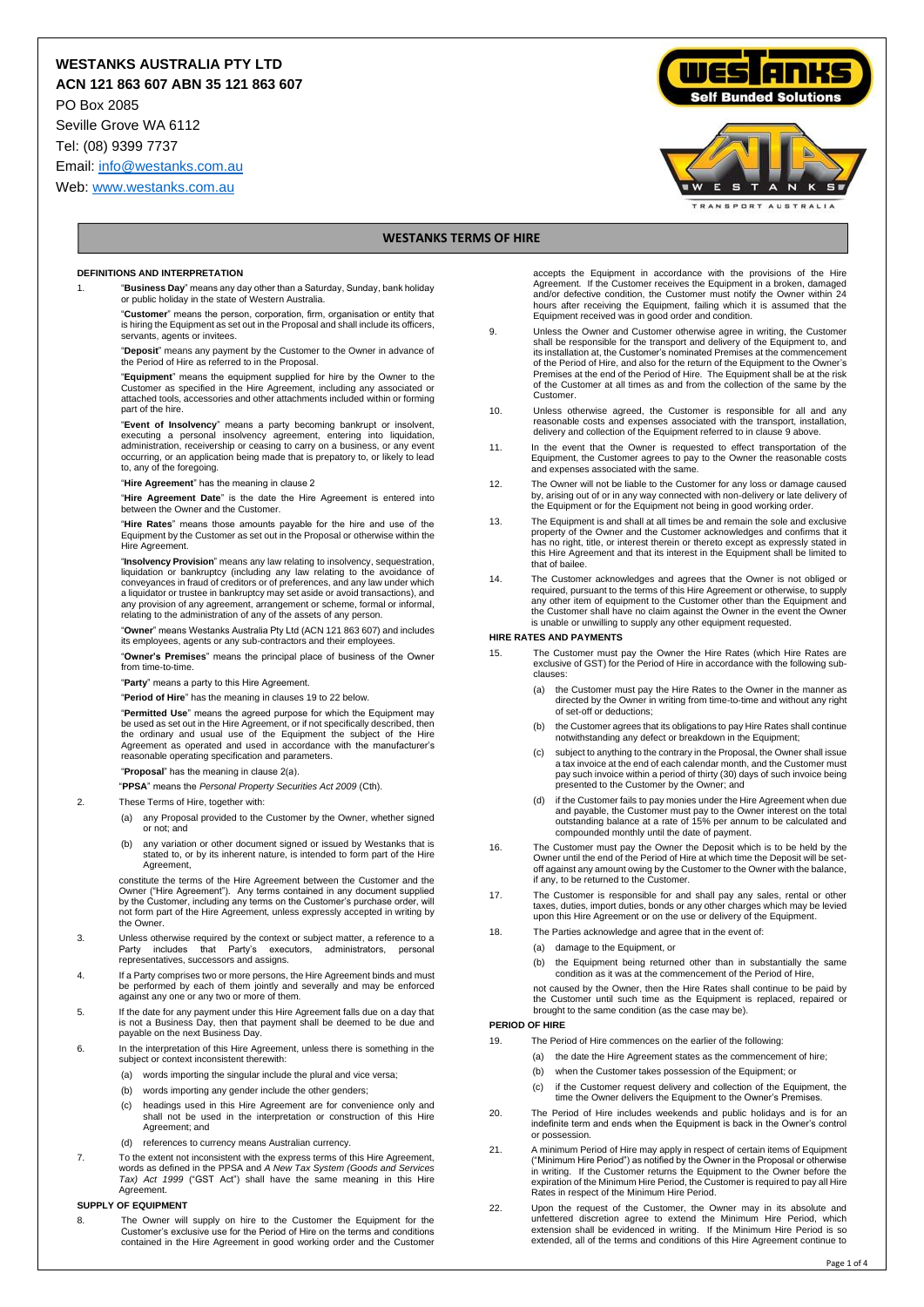#### apply to the extended Minimum Period of Hire unless otherwise agreed or varied by the Owner and the Customer in writing.

#### **OBLIGATIONS OF THE CUSTOMER**

## 23. During the Period of Hire the Customer must:

- keep the Equipment safe and secure and not in any way modify, alter, tamper with or damage the Equipment;
	- (b) ensure that the Equipment is only operated by fully trained and experienced operators and not otherwise;
	- (c) ensure the Equipment is used in a skilful and proper manner;
	- (d) comply with and conform to all relevant laws, ordinances and regulations that in any way relate to the possession, use of or maintenance of the Equipment;
	- (e) maintain the Equipment in a safe, clean and serviceable condition and in good and substantial repair allowing for reasonable wear and tear;
	- ensure that at the end of the Period of Hire the Equipment is clean and in substantially the same condition as it was at the commencement of the Period of Hire. Without limitation, if at the end of the Period of Hire the Equipment is marked, dirty, damaged or contaminated, the Customer will be liable for the cost incurred by the Owner repairing or reinstating or decontaminating the Equipment to substantially the same condition as it was at the commencement of the Period of Hire; and
	- (g) pay the replacement cost of Equipment if Equipment is not able to be repaired, reinstated or decontaminated.
- 24. During the Period of Hire the Customer must not without the prior written consent of the Owner:
	- (a) in any way part with possession, custody or control of the Equipment;
	- (b) remove or permit the removal of the Equipment from the stated location of hire;
	- (c) make any alterations, additions or replacements to the Equipment;
	- (d) assign any of its rights or obligations under this Hire Agreement without prior written consent; or

(e) use the Equipment other than in accordance with the Permitted Use.

#### **SECURITY INTERESTS**

- 25. The Customer acknowledges and agrees that for the purposes of section 20(2) of the PPSA, the collateral is the Equipment, and the Owner has a security interest in the Equipment pursuant to the PPSA, and without limiting the generality of the foregoing, such security interest may be a PMSI arising out a PPS Lease. The Owner may register any actual or impending security interest (in any manner the Owner considers appropriate) in relation to any such security interest contemplated or constituted by this Hire Agreement the Equipment and the proceeds arising in respect of any dealing in the Equipment.
- 26. The Customer shall not, without the prior written consent of the Owner, grant a Security Interest in the Equipment or its proceeds to another party or part with the possession of any of the Equipment or otherwise do anything to prejudice the security interest of the Owner, and in no circumstances will the Equipment be deemed to be a fixture.
- 27. In the event that another Security Interest is claimed by a third party in the Equipment or in its proceeds or if another person is given possession of the Equipment, then the Customer shall immediately provide to the Owner all<br>information within its knowledge of the identity of the party claiming such<br>interest or being in possession and the nature and circumstances of any<br>in requested by the Owner to ensure that the Security Interest of the Owner in the Equipment has priority to all others.
- 28. The Customer agrees to:
	- (a) do anything that is required by the Owner so that the Owner may ad and maintain one or more perfected security interest(s) under the PPSA in respect of the Equipment and its proceeds, to register a financing statement or financing charge statement, and to ensure that the Owner's security position, and rights and obligations, are not adversely affected by the PPSA;
	- (b) not register a financing leave statement in respect of a security interest contemplated or constituted by this Hire Agreement without the prior written consent of the Owner; and
	- (c) not create or purport to create any security interest in the Equipment, nor register, or permit to be registered, a financing statement or a financing change statement in relation to the Equipment in favour of a third party without the prior written consent of the Owner.
- 29. The Customer:
	- (a) waives its right under section 157 of the PPSA to receive a copy of the verification statement relating to a security interest created under the Hire Agreement;
	- (b) agrees that to the extent permitted by the PPSA, the following provisions of the PPSA will not apply and are contracted out of, namely section 95 (to the extent that it requires the secured party to give notices to the grantor); section 96; section 118 (to the extent that it allows a secured party to give notices to the grantor); section 121(4); section 125; section 130; section 132(3)(d); section 132(4); section 135; section 142 and section 143;
	- (c) agrees that the following provisions of the PPSA will not apply and that the Customer will have no rights under them: section 127; section 129(2) and (3); section 130(1); section 132; section 134(2); section 135; section 136(3), (4) and (5) and section 137; and
	- (d) waives its right to apply to a Court for an order concerning the removal of an accession under section 97.
- 30. To the extent permitted by the PPSA, the Owner and Customer agree not to disclose information of the kind referred to in section 275(1) of the PPSA to an interested person, or any other person requested by an interested person. The Customer waives any right it may have, or but for this clause may have had, under section 275(7)(c) of the PPSA to authorise the disclosure of the above information.

## **SCHEDULED SERVICING**

31. The Owner shall perform any scheduled maintenance and servicing of the Equipment in accordance with manufacturer's specifications.

32. The Customer shall remain liable for the payment of Hire Rates during the period of any such scheduled maintenance or servicing.

## **RIGHT TO INSPECT**

- 33. During the Period of Hire, the Owner has the right to inspect the Equipment upon giving reasonable prior notice to the Customer. Upon receipt of such reasonable prior notice and to the extent that the Customer is lawfully entitled to do so, the Customer grants the Owner an irrevocable license to access to any site upon which the Equipment is situated so that the Owner may inspect the Equipment.
- 34. The Customer will bear the full responsibility and cost for any inductions or other matter necessary for the Owner to enter any premises where the Equipment is located.

#### **RISK AND INDEMNITY**

- 35. Subject to clause 36, the Customer is solely liable for and will indemnify and hold harmless the Owner against any actions, claims, loss, costs, expert liability or damage including its legal fees on a full indemnity basis in respect of any:
	- (a) death of or injury to any person;
	- (b) damage to property, including but not limited to the Equipment,
	- (c) claim by a third party; or
	- (d) fines or penalties payable,
	- howsoever caused or arising from the possession, use, repair hire or storage of the Equipment by the Customer during the Period of Hire.
- 36. The Customer is responsible for any loss, theft or damage to the Equipment from any and every event whatsoever and howsoever and by whosoever caused during the Period of Hire, except where any such loss, theft or damage was caused by the actions of the Owner.
- 37. In the event that the Equipment breaks down or is damaged or becomes unsafe to use during the Period of Hire, the Customer must
	- (a) immediately cease using the Equipment and notify the Owner;
	- (b) take all steps necessary to prevent injury occurring to persons or damage to property or further damage to the Equipment itself; and
	- (c) not attempt to repair the Equipment without first obtaining the Owner's written consent.
- 38. Upon receiving notice from the Customer under clause 37, the Owner will take all reasonable steps to repair the Equipment or provide suitable substitute Equipment as soon as reasonably possible after receipt of such notice.
- 39. If the Equipment has broken down or is damaged or become unsafe to use as a result of the acts or omissions of the Customer, including lack of maintenance, or if the Equipment is lost, stolen or damaged beyond fair wear and tear during the Period of Hire, the Customer will be liable for and indemnify the Owner against:
	- (a) any costs incurred by the Owner to recover and repair or replace the Equipment; and
	- (b) the Hire Rates for that portion of the Period of Hire during which the Equipment is being recovered and repaired or replaced.
- 40. In addition to all of its other obligations under the risk and indemnity clauses, where the use of the Equipment by the Customer results in an accident or claim, or where loss or damage is sustained to the Equipment, the Customer must:
	- (a) ensure that as soon as practicable after such incident occurs the incident is reported to:
		- (i) the police; and
		- (ii) the Owner;
	- (b) co-operate fully with the Owner, any insurer of the Equipment and/or any other relevant party; and
	- (c) not without the Owner's prior written consent, make or give any offer, promise of payment, waiver, release, settlement, indemnity or admission of liability in relation to the Equipment.
- 41. The Owner shall not in any circumstances be liable to the Customer for any indirect or consequential loss or damage, loss of actual or anticipated profits or loss of revenue, whether or not such loss was foreseeable arising from a breach by the Owner of its obligations under this Hire Agreement, or otherwise.
- 42. To the maximum extent permitted by law, the Owner's maximum aggregate liability to the Customer is limited to the amount paid by the Customer under the Hire Agreement.
- 43. Each indemnity in this Hire Agreement is a continuing obligation, separate and independent from the other obligations of the Parties and survives termination, completion and expiration of this Hire Agreement. It is not necessary for a Party to incur expense or make any payment before enforcing a right of indemnity conferred by this Hire Agreement.

## **ENVIRONMENTAL DAMAGE OR CONTAMINATION**

- The Customer shall not by use (or misuse) of the Equipment in any manner or as a result of its conduct or any other act or omission, cause or contribute to any environmental damage or contamination to premises ("Premises") or the land on which the Equipment is situate ("Land") or any nearby land, whether above or below ground, and including any surface water or groundwater. For the purposes of this clause "contamination" means the presence of any substance in or on that Premises, Land, water or site at above background concentrations that presents, or has the potential to present, a risk of harm to human health, the environment to any environmental value.
- 45. The Customer must immediately notify the Owner of any incident that may result in the Equipment being responsible or involved in any such contamination or potential contamination and provide the Owner with full particu how it was caused.
- 46. Upon giving reasonable prior notice to the Customer, the Owner shall be entitled to enter the Premises or the Land or any nearby land for the purposes of ascertaining whether any contamination has taken place, and if so, its cause, nature and extent thereof and without limiting the generality of the foregoing the Owner shall be entitled to conduct such tests as are necessary including testing and inspecting the Equipment and taking water and soil samples, drilling holes and taking any other such remedial action as it considers necessary.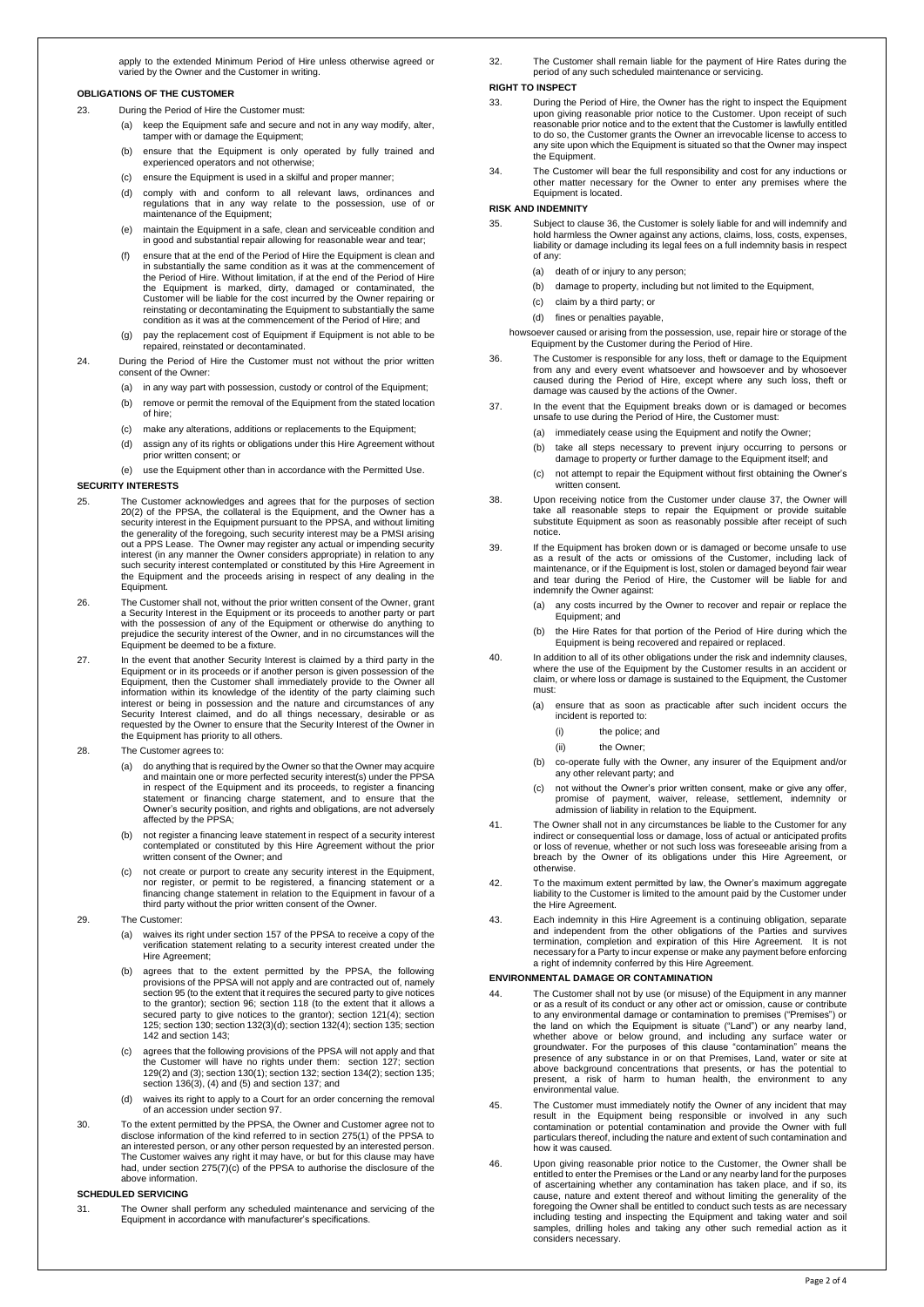- 47. In the event of any environmental damage or contamination having been caused by, the Customer or the Customer's use (or misuse) of the Equipment, then the Customer shall do all such things necessary to remediate the contamination in accordance with the Western Australian Department of Water and Environmental Regulation Guidelines (as amended, substituted or replaced) and restoring the site to the environmental state it was in before the environmental damage or contamination occurred.
- 48. The cost of the remediation and restoration will be borne by the Customer and the Customer shall indemnify and reimburse all costs, losses or damage incurred by the Owner in respect of remediating the environmental damage or contamination to the satisfaction, including but not limited to costs associated with remediating the site and causing the removal of any encumbrances placed on and/or restriction placed on the use of, the Land, and further agrees to indemnify the Owner against any liability, loss or damage, cost or expense suffered by the Owner pursuant to any law in respect of contamination or otherwise including but not limited to clean-up costs, any damages claim, and all legal and associated costs of the Owner relation to the event of environmental damage or contamination.

## **DAMAGE WAIVER**

- 49. With the exception of the satisfaction of the conditions listed in clause 50, if the Customer has not produced to the Owner copies of relevant insurance policies/certificates of currency complying with the insurance obligations in these Terms of Hire, then the Customer is deemed to have agreed to accept the relevant damage waiver options available from the Owner as outlined the Proposal and is liable to immediately pay to the Owner the relevant charge in relation to the relevant damage waiver option. Upon satisfaction of the conditions in clause 50 below, for each separate event involving damage to or loss of the Equipment or those parts of the Equipment to which the selected damage waiver(s) relate, then the Owner agrees to waive any claim against the Customer for loss or damage to the Equipment or those parts of the Equipment in relation to which any selected damage waiver(s) relates.
- 50. The relevant conditions to be satisfied by the Customer to be able to take advantage of the Damage Waiver are:
	- (a) for theft, the Customer has promptly reported the incident to the police and provided the Owner with a written police report;
	- (b) the Customer has cooperated with the Owner and provided the Owner with the details of the incident, including any written or photographic evidence the Owner requires;
	- (c) the loss, theft or damage does not fall into one or more of the circumstances set out in clause 51 below; and
	- (d) the Customer has paid any applicable excess.
- 51. The Customer notwithstanding any terms or conditions of this Hire Agreement, always remains liable for and must always pay:
	- (a) any excess amount(s) arising from any loss or damage to the Equipment as notified by the Owner to the Customer from time to time;
	- for loss or damage due to negligence or abandonment
	- (c) for loss or damage due to use not in accordance with the Permitted Use; or
	- (b) it will promptly provide written evidence of its GST registration if so requested by the other Party;
	- (c) it will indemnify the other Party against any loss or damage that may arise from it not being registered for GST; and
	- (d) it will promptly notify the other Party in writing if it ceases to be registered for **GST**
- 58. All invoices issued pursuant to this Hire Agreement shall be tax invoices for the purposes of any relevant GST legislation.
- 59. If GST has application to any Supply made under or in connection with this Hire Agreement, in addition to any payment or amount due under or consideration or Hire Rates payable or to be provided pursuant to this Hire Agreement ("Payment") the Owner may recover from the Customer an additional amount on account of GST, such amount will be calculated by multiplying the value of the payment for the relevant supply by the prevailing GST rate.
- 60. Any amount on account of GST recoverable from the Customer under this Hire Agreement must be calculated without any deduction or set-off of any amount and must be paid by the Customer at the same time as the consideration for the relevant Supply is payable or to be provide.
- 61. Without prejudice to any other remedies the Owner may have against the Customer, the Hire Agreement may be terminated by either party:
	- (a) by either Party if the other Party commits any breach of this Hire Agreement and fails to remedy the breach within seven (7) days of written notification of the breach; or
	- (b) by either Party without prior notice if an Event of Insolvency occurs in respect of the other Party; or
	- (c) by the Owner if the Customer abandons the Equipment or repudiates the Hire Agreement, or makes any false, inaccurate, or misleading statement in relation to the making of the Hire Agreement.
- 62. The Customer indemnifies the Owner from and against all costs, charges, damages and expenses (including legal fees on a full indemnity basis) incurred resulting from breaches of the Hire Agreement.
- 63. At the end of the Period of Hire, or upon earlier termination of this Hire Agreement, the Customer shall return the Equipment to the Owner. In the event such Equipment is not returned, then the Owner will at the Customer's cost be entitled to collect and/or take possession of the Equipment, for which purposes the<br>Customer hereby irrevocably appoints the Owner as its agent and attorney for<br>collection and grants the Owner an irrevocable licence to enter any la premises of the Customer or under its control upon which the Equipment is situated to recover the same.
- 64. Following termination of this Hire Agreement, if due to any reason not arising from the default or negligence of the Owner, the Owner is unable to gain access to the Equipment, the Customer shall continue to incur Hire Rates for the Equipment for the period commencing from the termination of this Hire Agreement and ending at the time that the Owner is able to recover the Equipment.
- 65. Any termination of this Hire Agreement will be without prejudice to any rights, entitlements and liabilities of either Party accrued prior to the date of such termination, up to the time of termination.
- 66. The Parties agree that without prejudice to any other claim or right to damages at law or in equity under this Hire Agreement, the Customer is liable to the Owner as and by way of liquidated damages for the Hire Rates for the balance of the Period of Hire as if such termination had not occurred less the sum that the Owner can

(d) for loss or damage not otherwise within the scope of the Owner's insurance policy.

# **INSURANCE**

- 52. During the Period of Hire (including any extensions thereof), the Customer will obtain and maintain the following insurance:
	- (a) public liability insurance that:
		- (i) is for an amount not less than \$20,000,000.00; and
		- (ii) notes the interests of the Owner as owner of the Equipment, and which covers liability to any person or entity for:
		- (iii) loss or damage to property including the Equipment (and including loss of use of property); and
		- (iv) death of or injury to any person,
		- arising out of or resulting from the use, hire, possession, maintenance, repair, storage, operation or transport of the Equipment by the Customer;
	- (b) workers' compensation that covers liability for death of or injury to any person employed by the Customer to operate, use, possess, store or maintain the Equipment including liability under any statute and at common law; and
	- (c) insurance covering repair or replacement of the Equipment in relation to all usual insurable events that:
		- (i) is for an amount not less than the value of the Equipment, which value shall be deemed to be the amount as nominated by the Owner in writing from time-to-time; and
		- (ii) notes the interests of the Owner as owner of the Equipment.
- 53. The Customer agrees that the Owner is irrevocably authorised by it to appropriate any insurance or other monies received by, or payable to, the Customer in respect of loss or damage to the Equipment or any part of the Equipment to satisfy any liability of the Customer pursuant to this Hire **Agreement**
- 54. The Customer will ensure that each of its subcontractors maintains the insurance detailed in clause 52 above for the duration of any period that any such subcontractor is engaged by the Customer to operate, use, possess store or maintain the Equipment.
- 55. Without limitation, the Customer must ensure that the Equipment is not used, kept or otherwise situated in a manner which would, if the Equipment was lost, stolen or damaged by fire or accident, permit any insurer of the Equipment to decline or reduce a claim arising out of such damage, theft, fire or accident.
- 56. The Customer shall produce to the Owner upon demand copies of all required insurance policies and certificates of currency.

## **GST**

- 57. Each Party acknowledges and agrees that:
	- (a) at the time of entering into this Hire Agreement, it is registered for GST;

reasonably obtain by leasing the Equipment to a third party until the end of the Period of Hire. Nothing in this clause shall be taken to oblige the Owner to hire the Equipment to a third party on terms similar to those set out in this Hire Agreement.

#### **INTELLECTUAL PROPERTY**

67. The Customer acknowledges that all intellectual property rights including patents, rights to inventions, copyright, trademarks and service marks, trade names and domain names, rights in get-up, rights to goodwill or to sue for passing off, rights in designs, rights in confidential information (including know-how and trade secrets) and any other intellectual property rights, whether registered or<br>unregistered ("Intellectual Property Rights") used by or in connection with or<br>subsisting in the Equipment are and shall remain the sole property o

## **NOTICE**

- 68. Any notice or statement to be given or demand to be made on either Party under this Hire Agreement:
	- (a) will be in writing and effectively signed on behalf of a Party if it is executed by that Party, any of its officers, its solicitor or its duly constituted attorney; and
	- (b) may be served by any of the following methods:
		- (i) personally delivered;
		- (ii) by post in a prepaid envelope to the mailing address of the relevant Party specified in the Hire Agreement or such other address as either Party may provide in writing to the other Party from time-to-time for the purpose of this clause;
		- (iii) by facsimile transmission to the facsimile number of the other Party specified in the Hire Agreement or such other facsimile number as either Party may provide in writing to the other Party from time-to-time for the purpose of this clause; or
		- (iv) by email to the email address of the other Party specified in the Hire Agreement or such other email address as either Party may provide in writing to the other Party from time-to-time for the purpose of this clause.
- 69. A demand or notice if:
	- (a) personally delivered will be deemed to have been served at time of delivery;
	- (b) posted, will be deemed to have been served 2 Business Days after posting;
	- (c) sent by facsimile transmission, will be deemed served on conclusion of transmission provided that the recipient's receipt appears on the sender's copy of the notice or on the activity record print-out of the sender's machine or the activity record print-out of the sender's machine shows a successful transmission of an appropriate size document to the recipient's facsimile machine on the date indicated on the print-out; and
	- (d) emailed, will be deemed served immediately upon transmission provided that no subsequent notification of non-delivery has been received by the sending Party.
- 70. If a notice is served or received on a day that is not a Business Day or after 5.00 pm on a Business Day it will be deemed to be given or served on the next Business Day.

#### **SEVERANCE**

71. If any provision of any clause or part thereof of this Hire Agreement is or becomes